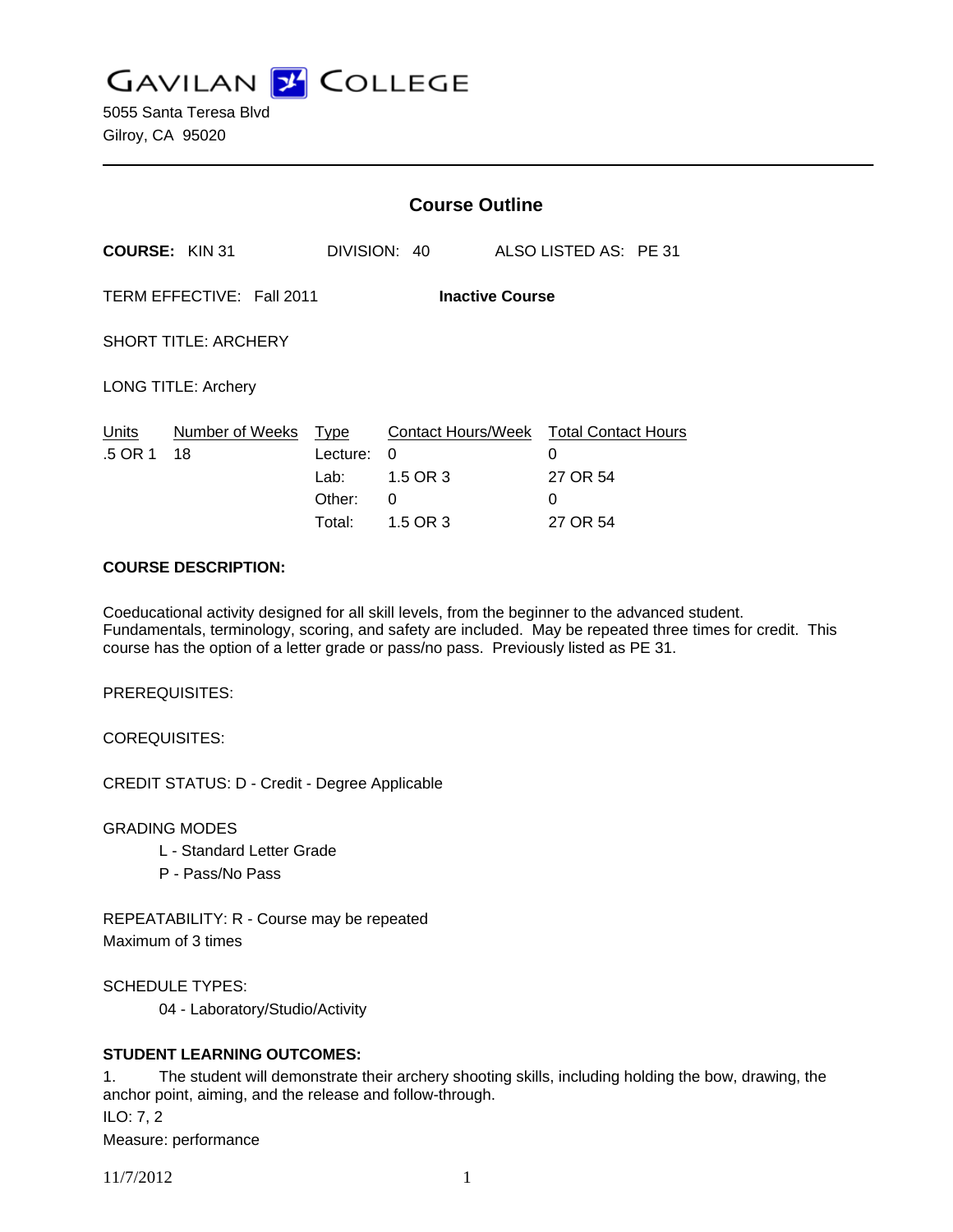2. The student will explain and apply correct archery terminology.

ILO: 2, 7, 1, 4

Measure: oral exam, written exam, class discussion, performance

3. The student will explain and utilize the correct scoring methods.

ILO: 7, 2, 4, 1

Measure: oral exam, demonstration, written exam, class discussion

4. The student will list and practice the safety precautions to be observed.

ILO: 7, 2, 1, 4, 6

Measure: written exam, demonstration

# **CONTENT, STUDENT PERFORMANCE OBJECTIVES, OUT-OF-CLASS ASSIGNMENTS**

Inactive Course: 03/14/2011

4.5 - 9 Hours

Orientation. Explain class procedures and grading. Presentation on the equipment to be used and its care. Discuss the safety rules involved in archery and their importance. Fit equipment and provide instruction and practice in bracing and unbracing the bow. The correct form and technique for the stance, nocking the arrow, holding the bow, drawing, anchor point, aiming, and release and follow-through will be taught. Practice shooting at an unfaced target at 10 yards. The correct method of retrieving arrows from the target will be presented.

SPO: The student will list the safety rules and discuss their importance. They will demonstrate the correct techniques for bracing and unbracing the bow, nocking the arrow, holding and drawing the bow, the anchor point, aiming, and the release and follow-through. They will describe and execute the correct method for retrieving arrows from the target.

## 4.5 - 9 Hours

Review the safety rules. Continue building on the techniques presented in earlier classes after providing a review. Discuss form and how to adjust one's form to improve performance. Teach point of aim technique and the adjustments necessary to correct this technique. Shoot at various distances: 10, 20, and 30 yards. SPO: The student will describe the correct form and discuss adjustments that they have made to improve their performance. They will demonstrate the point of aim technique. Safety rules will continue to be utilized.

#### 4.5 - 9 Hours

Continue working on improving skills. Introduce the target face and scoring method. Use score sheets to chart results. Presentation on "grouping" of arrows and how you can use this to correct your shooting technique. Explain adjustments to "point of aim" as your distance from the target increases. Shoot and score rounds. Shoot at various distances: 20, 30, and 40 yards.

SPO: Students will explain and demonstrate how to use a score sheet. They will discuss how you can use "grouping" to correct their shooting technique. The "point of aim" adjustments necessary to shoot at various distances will be explained.

## 4.5 - 9 Hours

Students will continue to work on improving their technique. Introduce various types of tournament "rounds". Shoot and score different rounds at a variety of distances: 20, 30, and 40 yards. Provide the class with the opportunity and challenge of shooting at 50 and 60 yards.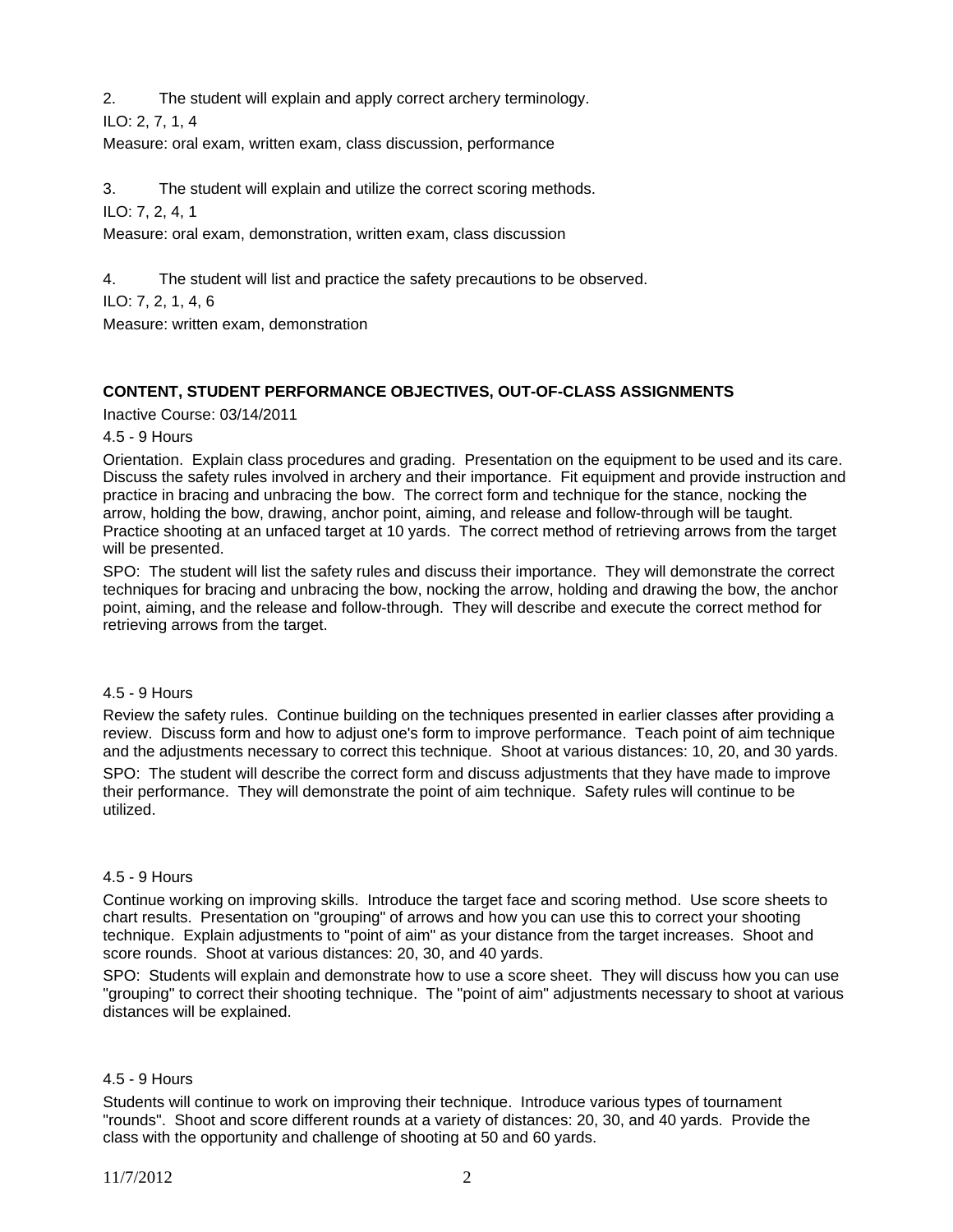SPO: Students will participate in a variety of tournament "rounds". They will describe a "round". They will discuss the adjustments they have made to their technique which has allowed them to be more successful.

#### 7.5 - 15 Hours

Continue working on improving skills. Fun activities such as shooting at targets containing balloons and/or prizes could be incorporated into the class. Conduct various types of tournaments. A possible field trip to the Mt. Madonna shooting range could be arranged. Allowing students the challenge to shoot at 100 yards could also be provided. Skill testing. Scoring test.

SPO: The student will discuss the "point of aim" adjustments that will be necessary to hit the target from different distances. They will continue to utilize the safety rules. They will complete the skill and scoring tests.

2 Hours Final.

This is a skill building class where the students' skills or proficiencies will be enhanced by supervised repetition and practice in class.

#### **METHODS OF INSTRUCTION:**

lecture, demonstration, guided practice

### **METHODS OF EVALUATION:**

The types of writing assignments required: None The problem-solving assignments required: None The types of skill demonstrations required: Performance exams The types of objective examinations used in the course: Multiple choice True/False Matching items **Completion** Other category: Requires student participation The basis for assigning students grades in the course: Writing assignments: 0% - 0% Problem-solving demonstrations: 0% - 0% Skill demonstrations: 40% - 60% Objective examinations: 10% - 30% Other methods of evaluation: 30% - 60% JUSTIFICATION: The department is requesting a name change, from the Physical Education and Athletics Department to the Department of Kinesiology and Athletics. The reasons for this action include:

1) A desire to follow suit with the 4-year colleges and universities.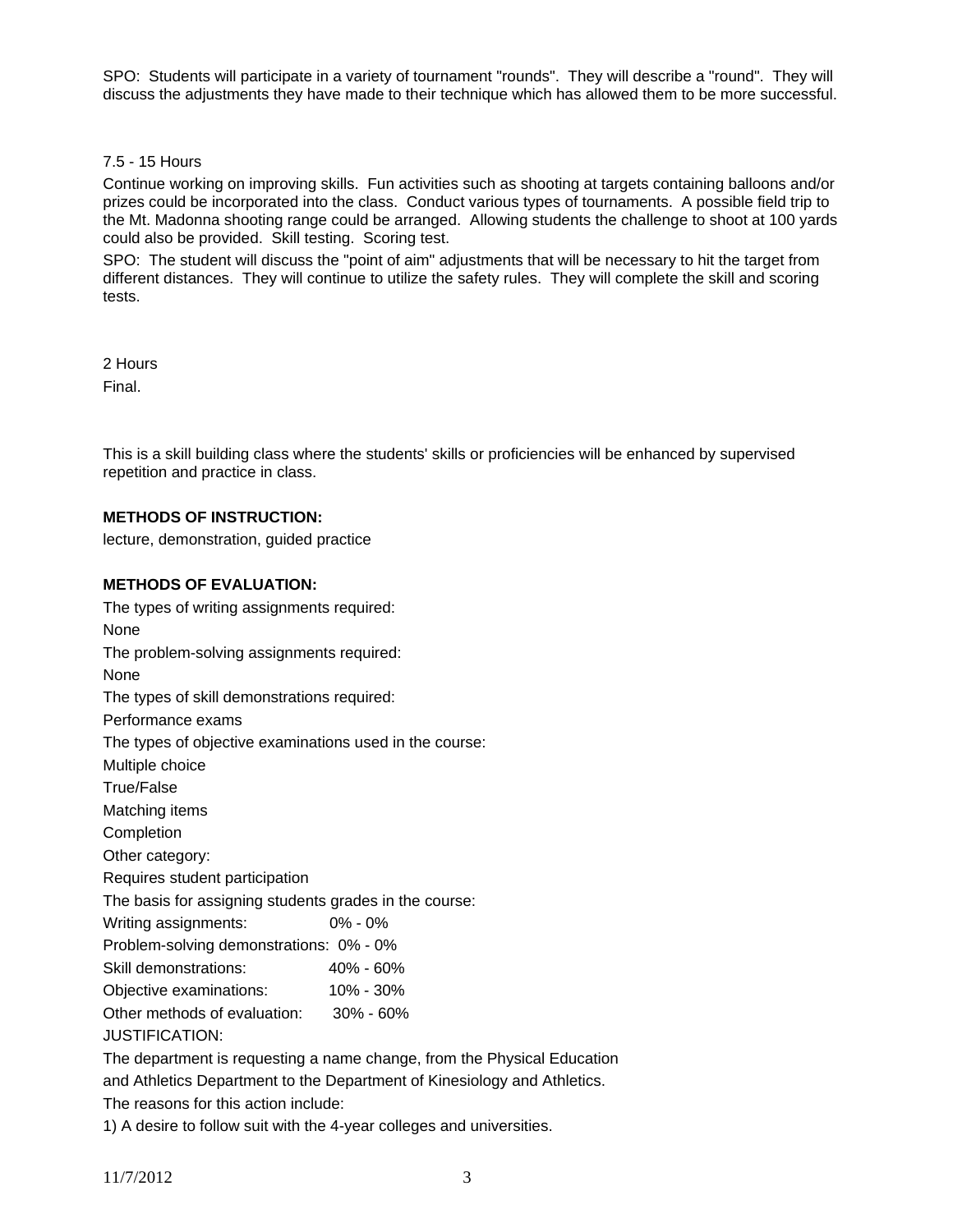2) A trend in the field. Community colleges are moving in this direction with Cabrillo College already taking this action. Others such as Sacramento City College, Mission College, and Diablo Valley College are also in the process of changing their name as well. Gavilan College can be a leader in this trend.

3) This more closely describes what our profession is about.

"Kinesiology is the academic discipline concerned with the art and science of human movement."

4) The state academic senate has proposed that Kinesiology and Exercise Science majors be added to the Disciplines List so they have recognized the move in this direction.

5) Over recent years, there have been discussions within the State regarding the need to streamline Physical Education as a discipline. This would help with the negative connotation that is often identified with this discipline. Gavilan College has worked hard to modify our programs to meet State requirements for our major. The name change would be another step in the right direction.

## **REPRESENTATIVE TEXTBOOKS:**

#### **ARTICULATION and CERTIFICATE INFORMATION**

 Associate Degree: GAV E1, effective 201170 CSU GE: CSU E1, effective 201170 IGETC: CSU TRANSFER: Transferable CSU, effective 201170 UC TRANSFER: Transferable UC, effective 201170

### **SUPPLEMENTAL DATA:**

Basic Skills: N Classification: A Noncredit Category: Y Cooperative Education: Program Status: 1 Program Applicable Special Class Status: N CAN: CAN Sequence: CSU Crosswalk Course Department: KIN CSU Crosswalk Course Number: 31 Prior to College Level: Y Non Credit Enhanced Funding: N Funding Agency Code: Y In-Service: N Occupational Course: E

11/7/2012 4